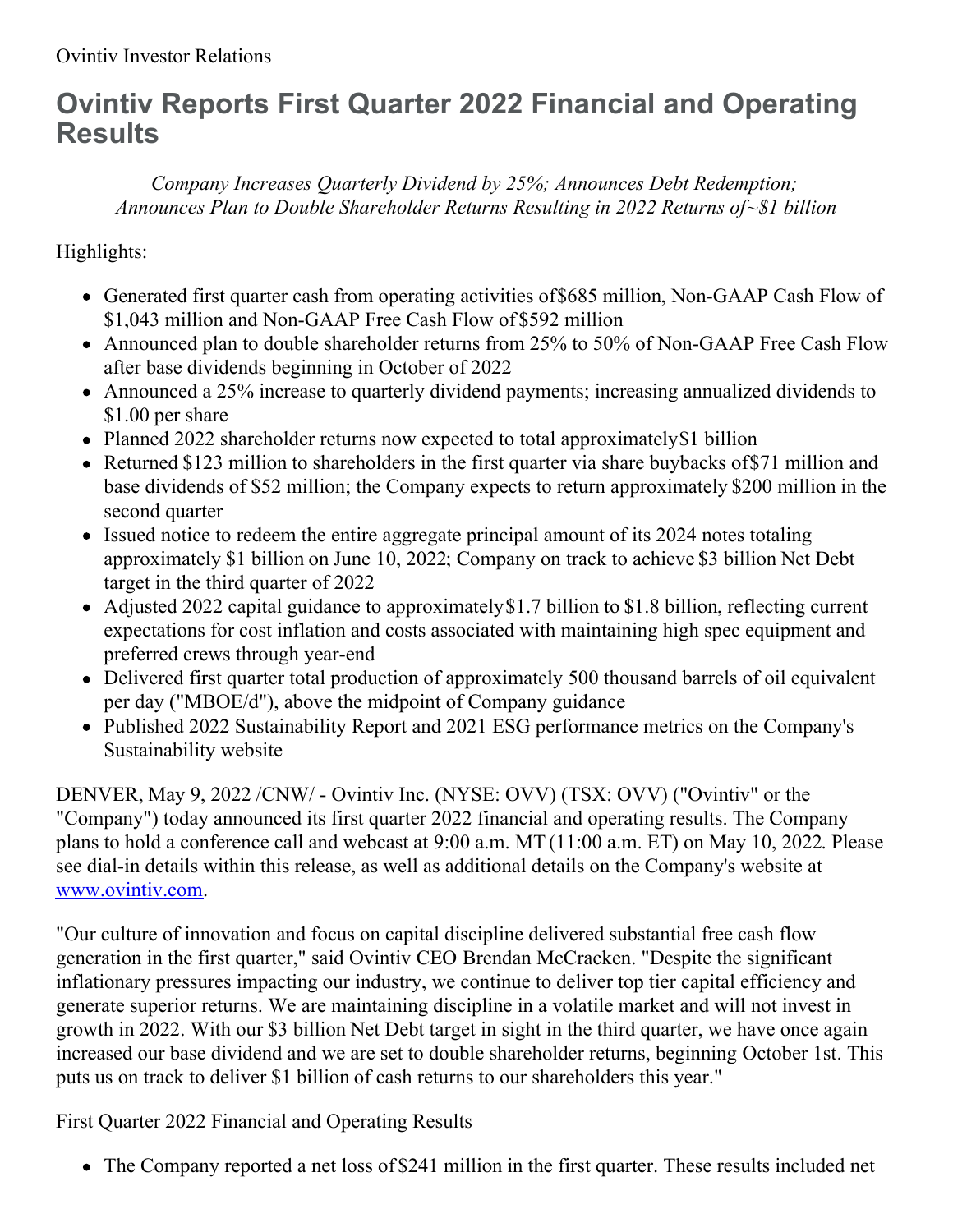losses on risk management of \$1,458 million, before tax.

- First quarter cash from operating activities was \$685 million, Non-GAAP Cash Flow was \$1,043 million and capital investment totaled \$451 million, resulting in \$592 million of Non-GAAP Free Cash Flow.
- First quarter total production was above the midpoint of guidance and at approximately 500 MBOE/d, including 173 thousand barrels per day ("Mbbls/d") of oil and condensate, 79 Mbbls/d of other NGLs and 1,487 million cubic feet per day ("MMcf/d") of natural gas. Production in the quarter was impacted by higher Canadian royalty rates, operational delays and weather disruptions.
- Total Costs were \$15.48 per barrel of oil equivalent ("BOE"). Per unit costs were higher than the Company's \$14.75 to \$15.25 per BOE cost guidance due to higher commodity prices during the quarter directly impacting commodity linked cost items.
- Excluding the impact of risk management losses, first quarter 2022 average realized prices were \$93.35 per barrel for oil and condensate (99% of WTI), \$34.94 per barrel for other NGLs (C2- C4) and \$4.64 per Mcf for natural gas (94% of NYMEX) resulting in a total average realized price of \$51.62 per BOE.
- First quarter 2022 average realized prices, including risk management losses, were\$82.08 per barrel for oil and condensate, \$34.94 per barrel for other NGLs (C2-C4), and \$2.60 per Mcf for natural gas, resulting in a total average realized price of \$41.65 per BOE. Ovintiv's first quarter realized commodity-based risk management losses were \$448 million, before-tax.

#### Revised 2022 Guidance

The Company revised its full year 2022 guidance and provided second quarter 2022 guidance as follows:

|                                         | <b>20 20 22</b> | 2H 2022                           | <b>FY 2022</b>    |
|-----------------------------------------|-----------------|-----------------------------------|-------------------|
| <b>Capital Investment (\$ Millions)</b> | $\$525 - \$550$ | $\$725 - \$825$                   | $$1,700 - $1,800$ |
| Oil & Condensate (Mbbls/d)              | $172 - 175$     | $185 - 195$                       | $180 - 185$       |
| <b>Other NGLs (Mbbls/d)</b>             | $78 - 82$       | $78 - 82$                         | $78 - 82$         |
| <b>Natural Gas (MMcf/d)</b>             |                 | $1,435 - 1,465$   $1,450 - 1,500$ | $1,450 - 1,500$   |

## 2022 Outlook

Ovintiv has raised its full year capital investment guidance to approximately \$1.7 to \$1.8 billion from \$1.5 billion. The increase in capital is primarily due to incremental inflationary cost pressures given the higher commodity price environment. A modest portion of the additional capital has secured the Company's existing equipment, crews, and materials through year-end. Planned activity levels for the remainder of the year are largely unchanged compared to the original guidance. Capital investment is expected to be 55 to 60% weighted to the first half of the year.

The Company expects to deliver full year oil and condensate production volumes of approximately 180 to 185 Mbbls/d. This range reflects a slight decrease from previous guidance due to the impact of higher Canadian royalties resulting from higher commodity prices, first quarter operational delays, and adverse weather impacts in the first four months of the year. The Company's oil and condensate production in the second half of the year is expected to average approximately 190 Mbbls/d.

## Share Buyback Program

During the first quarter, Ovintiv purchased for cancellation, approximately 1.7 million shares of common stock outstanding at an average price of \$40.57 per share, for a total consideration of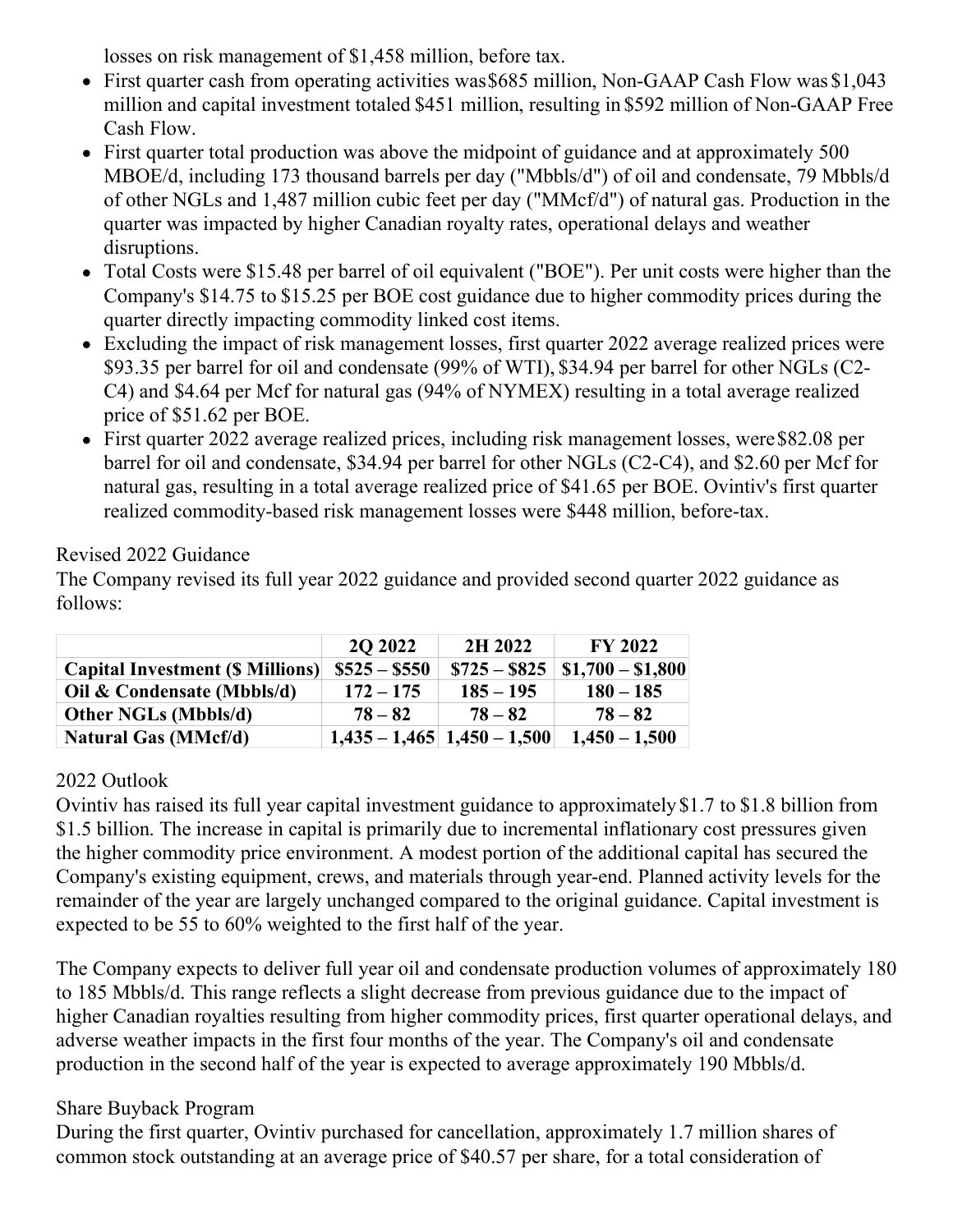approximately \$71 million. As of March 31, 2022, the Company had repurchased a total of approximately 4.8 million shares of common stock at an average price of \$37.77 per share since its share buyback program was announced in September of 2021.

#### Dividend Increase

On May 9, 2022, Ovintiv's Board declared a quarterly dividend of \$0.25 per share of common stock payable on June 30, 2022, to shareholders of record as ofJune 15, 2022. This represents an increase of 25%, or approximately \$50 million on an annualized basis, to the dividend paid in the first quarter and marks the third dividend increase in the last year.

## Increasing Direct Returns to Shareholders

In the second quarter of 2022, the Company plans to deliver approximately\$200 million to shareholders through its newly raised base dividend of approximately \$65 million and share buybacks totalling approximately \$135 million. This will bring total direct shareholder returns to more than\$500 million since the Company's new capital allocation framework was announced in September of 2021.

Beginning in October of 2022, Ovintiv plans to double its returns to shareholders from 25% to 50% of the previous quarter's Non-GAAP Free Cash Flow after base dividends through share buybacks and/or variable dividends. The remaining amount will primarily be allocated to continued Net Debt reduction, and small, low-cost property bolt-ons.

## Continued Focus on Balance Sheet Strength and Debt Reduction

The Company announced that it has issued a notice to the trustee of its 5.625% notes due 2024 (the "2024 notes") to redeem the entire \$1 billion aggregate principal amount. The Company expects to redeem the outstanding 2024 notes pursuant to their terms and conditions, on June 10, 2022.The redemption will result in approximately \$55 million of annualized interest expense savings.

Ovintiv remains committed to reducing Net Debt. At the end of the first quarter, Ovintiv's Net Debt was approximately \$4.5 billion, and the Company had no outstanding balances under its revolving credit facilities and commercial paper programs.

During the month of April, Ovintiv made significant progress toward further Net Debt reduction with an ending cash balance of approximately \$680 million, taking Net Debt down by about \$400 million to approximately \$4.1 billion. The Company has a Net Debt target of \$3 billion which it expects to meet in the third quarter of 2022.

Ovintiv's committed, unsecured credit facilities were recently renewed and extended through July 2026 for a total amount of \$3.5 billion. The facilities have no reserve-based, cash flow, or EBITDA lending covenants or minimum credit rating requirements. The facilities' primary financial covenant is Debt to Adjusted Capitalization, which is not to exceed 60%. At the end of the first quarter, the Debt to Adjusted Capitalization ratio was 28%.

2022 Sustainability Report and Full Year 2021 ESG Performance Metrics Published Ovintiv continues to deliver measurable progress on its ESG initiatives. The Company today published its 2022 Sustainability Report and full year 2021 ESG performance metrics on its sustainability website.

2022 Sustainability Report highlights include: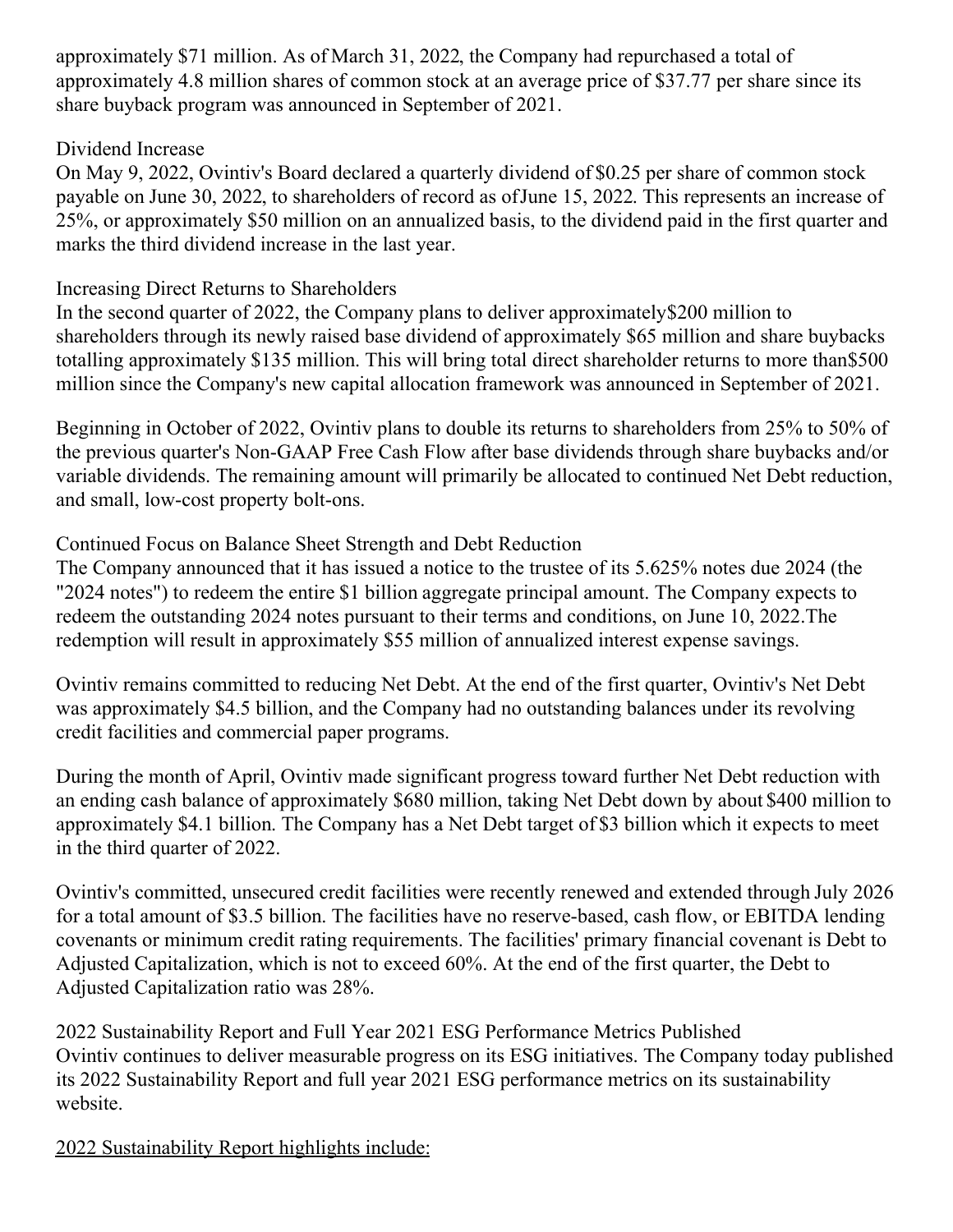- Reduced 2021 Scope 1&2 greenhouse gas (GHG) emissions intensity by 24% from 2019 levels; gross annual Scope 1&2 GHG emissions reduced by more than 2 million metric tons of CO2e;
- Achieved the Company's 33% methane emissions intensity reduction target four years ahead of schedule, decreasing emissions from 0.15 metric tons CH4/MBOE in 2019 to 0.07 metric tons CH4/MBOE in 2021, or by more than 50%;
- Reduced flaring and venting intensity from 0.7% to 0.4% of gross produced gas, or 43% yearover-year;
- Reduced total recordable injury frequency for employees and contractors by  $20\%$  year-over-year to 0.15 events X 200,000/total exposure hours;
- Reduced spill intensity by 25% year-over-year;
- In full compliance with World Bank*Zero Routine Flaring by 2030* initiative nine years ahead of the World Bank's target;
- Marked 18<sup>th</sup> consecutive year of transparent sustainability reporting; and
- Achieved the Company's 8th consecutive safest year ever in 2021

Additional details can be found on Ovintiv's Sustainability website at [https://sustainability.ovintiv.com/](https://c212.net/c/link/?t=0&l=en&o=3529786-1&h=320093006&u=https%3A%2F%2Fsustainability.ovintiv.com%2F&a=https%3A%2F%2Fsustainability.ovintiv.com%2F).

## Asset Highlights

Permian

Permian production averaged 114 MBOE/d (79% liquids) in the first quarter. The Company averaged three gross rigs, drilled 13 net wells, and had 18 net wells turned in line (TIL).

The Permian team is successfully executing on a longer lateral program in 2022, with the first quarter wells TIL averaging over 14,300 feet. This is 30% longer than the 2021 program average.

The Company plans to spend \$650 to \$700 million in the basin in 2022.

Anadarko

Anadarko production averaged 120 MBOE/d (61% liquids) in the first quarter. The Company averaged three gross rigs, drilled 13 net wells, and had 18 net wells TIL.

During the quarter, Ovintiv completed four wells with a lateral length greater than 15,000 feet in the basin.

The Company plans to spend \$350 to \$400 million in the basin in 2022.

Montney

Montney production averaged 213 MBOE/d (23% liquids) in the first quarter. The Company averaged two gross rigs, drilled 16 net wells and had 19 net wells TIL.

The Company plans to spend \$300 to \$350 million in the basin in 2022.

For additional information, please refer to the first quarter 2022 Results Presentation at [https://investor.ovintiv.com/presentations-events](https://c212.net/c/link/?t=0&l=en&o=3529786-1&h=2535618664&u=https%3A%2F%2Finvestor.ovintiv.com%2Fpresentations-events&a=https%3A%2F%2Finvestor.ovintiv.com%2Fpresentations-events).

Conference Call Information

A conference call and webcast to discuss the Company's first quarter results will be held at9:00 a.m.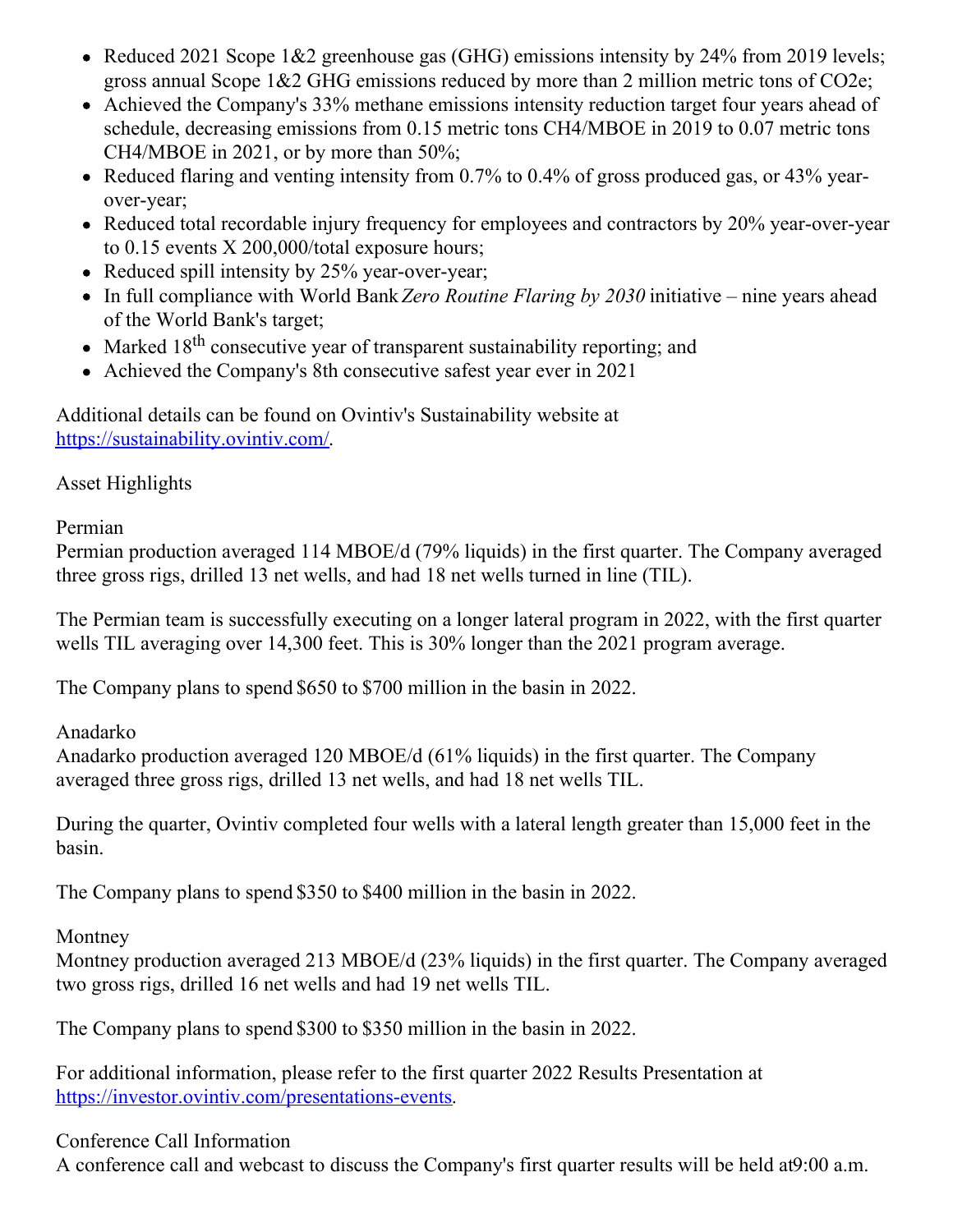MT (11:00 a.m. ET) on May 10, 2022. To participate in the call, please dial 888-664-6383 (toll-free in North America) or 416-764-8650 (international) approximately 15 minutes prior to the conference call. The live audio webcast of the conference call, including slides and financial statements, will be available on Ovintiv's website, [www.ovintiv.com](http://www.ovintiv.com) under Investors/Presentations and Events. The webcast will be archived for approximately 90 days.

*Refer to Note 1 Non-GAAP measures and the tables in this release for reconciliation to comparable GAAP financial measures.*

Capital Investment and Production

| (for the three months ended March 31)    | 1Q 2022 | $1Q\ 2021\ (2)$ |
|------------------------------------------|---------|-----------------|
| Capital Expenditures $(1)$ (\$ millions) | 451     | 350             |
| Oil (Mbbls/d)                            | 128.3   | 146.5           |
| <b>NGLs</b> – Plant Condensate (Mbbls/d) | 44.6    | 51.4            |
| Oil & Plant Condensate (Mbbls/d)         | 172.9   | 197.9           |
| $NGLs - Other (Mbbls/d)$                 | 79.2    | 77.7            |
| <b>Total Liquids (Mbbls/d)</b>           | 252.1   | 275.6           |
| Natural Gas (MMcf/d)                     | 1,487   | 1,576           |
| <b>Total Production (MBOE/d)</b>         | 499.9   | 538.3           |

(1) Including capitalized directly attributable internal costs.

(2) 1Q 2021 includes volumes totaling ~23.3 MBOE/d from assets sold in 2Q 2021.

First Quarter 2022 Summary

| (for the three months ended March 31)             |          |         |
|---------------------------------------------------|----------|---------|
| (\$ millions, except as indicated)                | 1Q 2022  | 1Q 2021 |
| <b>Cash From (Used In) Operating Activities</b>   | 685      | 827     |
| Deduct (Add Back):                                |          |         |
| Net change in other assets and liabilities        | (12)     | (6)     |
| Net change in non-cash working capital            | (346)    | (57)    |
| Current tax on sale of assets                     |          |         |
| Non-GAAP Cash Flow (1)                            | 1,043    | 890     |
| Non-GAAP Cash Flow Margin <sup>(1)</sup> (\$/BOE) | 23.18    | 18.39   |
|                                                   |          |         |
|                                                   |          |         |
| Non-GAAP Cash Flow (1)                            | 1,043    | 890     |
| Less: Capital Expenditures <sup>(2)</sup>         | 451      | 350     |
| Non-GAAP Free Cash Flow (1)                       | 592      | 540     |
|                                                   |          |         |
| <b>Net Earnings (Loss) Before Income Tax</b>      |          |         |
| Before-tax (Addition) Deduction:                  | (246)    | 133     |
| Unrealized gain (loss) on risk management         | (1, 012) | (271)   |
| Restructuring charges                             |          | (6)     |
| Non-operating foreign exchange gain (loss)        | 3        | (2)     |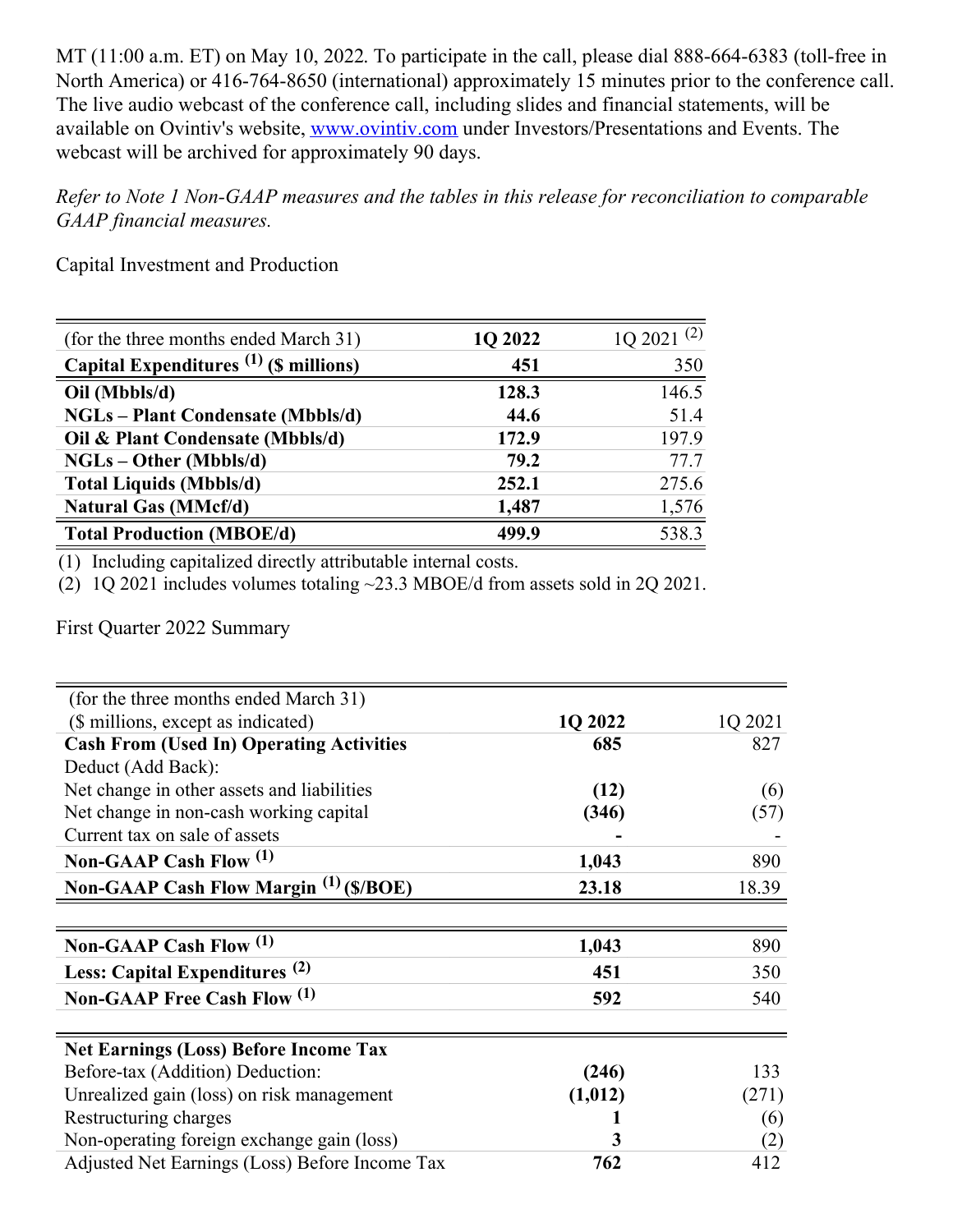| Income tax expense (recovery)              | 203 |  |
|--------------------------------------------|-----|--|
| Non-GAAP Operating Earnings <sup>(1)</sup> | 559 |  |

(1) Non-GAAP Cash Flow, Non-GAAP Cash Flow Margin, Non-GAAP Free Cash Flow and Non-GAAP Operating Earnings are non-GAAP measures as defined in Note 1.

(2) Including capitalized directly attributable internal costs.

Realized Pricing Summary

| (for the three months ended March 31)            | 1Q 2022 | 1Q 2021 |
|--------------------------------------------------|---------|---------|
| Liquids (\$/bbl)                                 |         |         |
| <b>WTI</b>                                       | 94.29   | 57.84   |
| <b>Realized Liquids Prices</b> (1)               |         |         |
| Oil                                              | 80.74   | 47.44   |
| <b>NGLs – Plant Condensate</b>                   | 85.94   | 50.65   |
| Oil & Plant Condensate                           | 82.08   | 48.27   |
| $NGLs - Other$                                   | 34.94   | 19.14   |
| <b>Total NGLs</b>                                | 53.33   | 31.69   |
|                                                  |         |         |
| <b>Natural Gas</b>                               |         |         |
| NYMEX (\$/MMBtu)                                 | 4.95    | 2.69    |
| <b>Realized Natural Gas Price (1)</b><br>(S/Mcf) | 2.60    | 3.10    |

(1) Prices include the impact of realized gain (loss) on risk management.

Total Costs

| (for the three months ended March 31)                                                     | <b>1Q</b> | 1 <sub>Q</sub> |
|-------------------------------------------------------------------------------------------|-----------|----------------|
| (\$ millions, except as indicated)                                                        | 2022      | 2021           |
| <b>Total Operating Expenses</b>                                                           | 2,167     | 1,643          |
| Deduct (Add Back):                                                                        |           |                |
| Market optimization operating expenses                                                    | 1,115     | 653            |
| Depreciation, depletion and amortization                                                  | 264       | 308            |
| Accretion of asset retirement obligation                                                  | 5         | 6              |
| Long-term incentive costs                                                                 | 87        | 42             |
| Restructuring and legal costs                                                             | (1)       | 6              |
| Total Costs <sup>(1)</sup>                                                                | 697       | 628            |
| Divided by:                                                                               |           |                |
| Production Volumes (MMBOE)                                                                | 45.0      | 48.4           |
| Total Costs $^{(1)}$ (\$/BOE)                                                             | 15.48     | 12.93          |
| Drivers Included in Total Costs <sup>(1)</sup> (\$/BOE)                                   |           |                |
| Production, mineral and other taxes                                                       | 2.08      | 1.23           |
| Upstream transportation and processing                                                    | 8.12      | 6.96           |
| Upstream operating, excluding long-term incentive costs                                   | 3.80      | 3.07           |
| Administrative, excluding long-term incentive, restructuring and legal costs, and current |           |                |
| expected credit losses                                                                    | 1.48      | 1.67           |
| Total Costs $^{(1)}$ (\$/BOE)                                                             | 15.48     | 12.93          |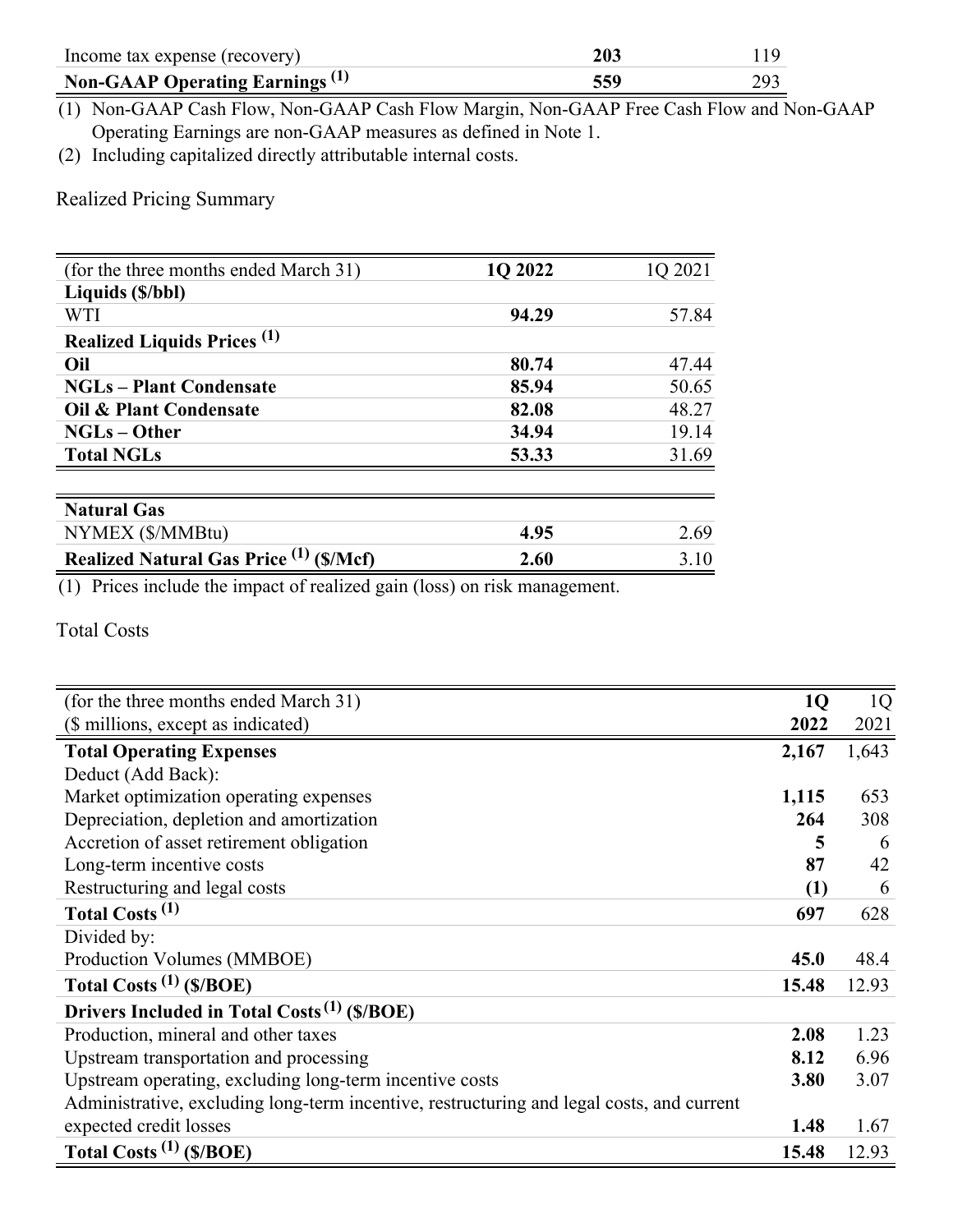(1) Total Costs is a non-GAAP measure as defined in Note 1. Total Costs per BOE is calculated using whole dollars and volumes.

Debt to Adjusted Capitalization

| (\$ millions, except as indicated)                     |        | March 31, 2022 December 31, 2021 |
|--------------------------------------------------------|--------|----------------------------------|
| Long-Term Debt, including current portion              | 4,775  | 4,786                            |
| <b>Total Shareholders' Equity</b>                      | 4,684  | 5,074                            |
| Equity Adjustment for Impairments at December 31, 2011 | 7,746  | 7,746                            |
| <b>Adjusted Capitalization</b>                         | 17,205 | 17,606                           |
| Debt to Adjusted Capitalization <sup>(1)</sup>         | 28%    | 27%                              |

(1) Debt to Adjusted Capitalization is a non-GAAP measure as defined in Note 1.

Hedge Volumes as of April 15, 2022

| <b>Oil and Condensate Hedges</b> |            |            |            |                          |            |
|----------------------------------|------------|------------|------------|--------------------------|------------|
| (S/bbl)                          | 2Q 2022    | 3Q 2022    | 4Q 2022    | 1Q 2023                  | 2Q 2023    |
| <b>WTI Swaps</b>                 | 5 Mbbls/d  | 5 Mbbls/d  | 5 Mbbls/d  |                          |            |
| Swap Price                       | \$60.16    | \$60.16    | \$60.16    | $\overline{\phantom{0}}$ |            |
| <b>WTI 3-Way Options</b>         | 75 Mbbls/d | 75 Mbbls/d | 75 Mbbls/d | 40 Mbbls/d               | 40 Mbbls/d |
| Short Call                       | \$70.79    | \$70.79    | \$70.79    | \$114.74                 | \$112.95   |
| Long Put                         | \$60.82    | \$60.82    | \$60.82    | \$65.00                  | \$65.00    |
| <b>Short Put</b>                 | \$49.33    | \$49.33    | \$49.33    | \$50.00                  | \$50.00    |

| <b>Natural Gas Hedges (\$/Mcf)</b>                        | 2Q 2022    | 3Q 2022                          | 4Q 2022               | 1Q 2023    | 2Q 2023    |
|-----------------------------------------------------------|------------|----------------------------------|-----------------------|------------|------------|
| <b>NYMEX Swaps</b>                                        |            | 365 MMcf/d 365 MMcf/d 365 MMcf/d |                       |            |            |
| Swap Price                                                | \$2.60     | \$2.60                           | \$2.60                |            |            |
| <b>NYMEX 3-Way Options</b>                                | 370 MMcf/d |                                  | 425 MMcf/d 410 MMcf/d | 400 MMcf/d | 400 MMcf/d |
| Short Call                                                | \$3.01     | \$3.03                           | \$3.01                | \$10.46    | \$4.86     |
| Long Put                                                  | \$2.75     | \$2.76                           | \$2.75                | \$3.88     | \$3.13     |
| Short Put                                                 | \$2.00     | \$2.00                           | \$2.00                | \$2.75     | \$2.25     |
| <b>NYMEX Costless Collars</b>                             |            | 200 MMcf/d 200 MMcf/d 200 MMcf/d |                       |            |            |
| <b>Short Call</b>                                         | \$2.85     | \$2.85                           | \$2.85                |            |            |
| Long Put                                                  | \$2.55     | \$2.55                           | \$2.55                |            |            |
| NYMEX Short Call Options 330 MMcf/d 330 MMcf/d 330 MMcf/d |            |                                  |                       |            |            |
| Sold Call Strike                                          | \$2.38     | \$2.38                           | \$2.38                |            |            |

Price Sensitivities for WTI Oil<sup>(1)</sup> (\$MM)

| WTI Oil Hedge Gains (Losses)                                                     |  |  |  |  |  |  |  |  |  |
|----------------------------------------------------------------------------------|--|--|--|--|--|--|--|--|--|
| \$40 \$50 \$60 \$70<br><b>S80</b><br><b>\$90</b><br>- S100<br>- \$110<br>\$120   |  |  |  |  |  |  |  |  |  |
| $2Q - 4Q$ 2022 \$265 \$223 \$32 (\$41) (\$217) (\$437) (\$657) (\$877) (\$1,097) |  |  |  |  |  |  |  |  |  |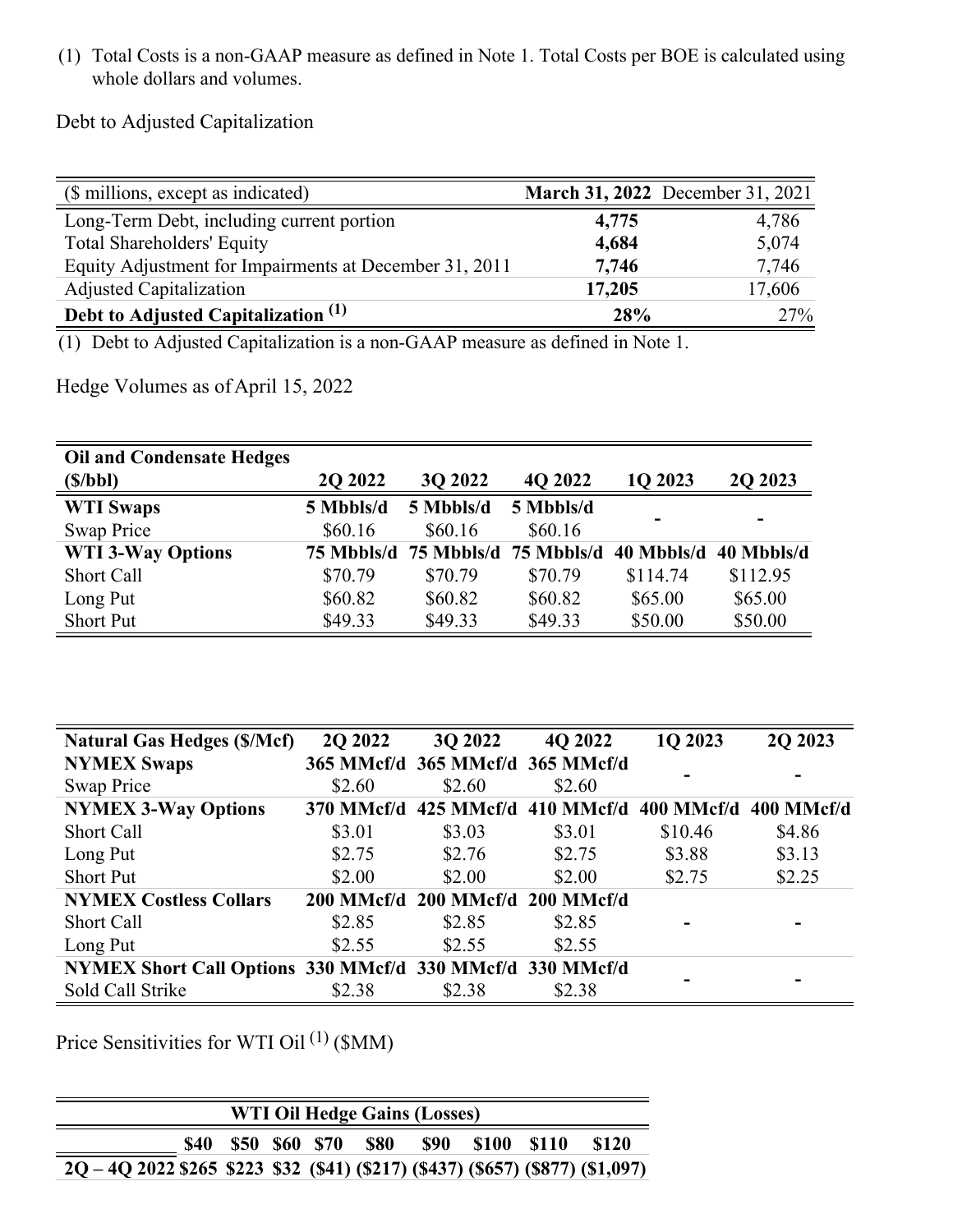#### **1Q – 2Q 2023 \$109 \$109 \$36 \$0 \$0 \$0 \$0 (\$29) (\$78)**

(1) Hedge positions and hedge sensitivity estimates based on hedge positions as at 04/15/2022. Does not include impact of basis positions.

Price Sensitivities for NYMEX Natural Gas<sup>(1)</sup> (\$MM)

| <b>NYMEX Natural Gas Hedge Gains (Losses)</b>              |  |      |       |                             |               |  |
|------------------------------------------------------------|--|------|-------|-----------------------------|---------------|--|
|                                                            |  |      |       | \$3.00 \$4.00 \$5.00 \$6.00 | <b>\$7.00</b> |  |
| $2Q - 4Q$ 2022 (\$105) (\$459) (\$816) (\$1,173) (\$1,529) |  |      |       |                             |               |  |
| $10 - 202023$ \$36                                         |  | (S1) | (S21) | (S50)                       | (S81)         |  |

 $(1)$  Hedge positions and hedge sensitivity estimates based on hedge positions as at 04/15/2022. Does not include impact of basis positions.

#### Important information

Unless otherwise noted, Ovintiv reports in U.S. dollars and production, sales and reserves estimates are reported on an after-royalties basis. Unless otherwise specified or the context otherwise requires, references to Ovintiv or to the Company includes reference to subsidiaries of and partnership interests held by Ovintiv Inc. and its subsidiaries.

NOTE 1: Non-GAAP measures

Certain measures in this news release do not have any standardized meaning as prescribed by U.S. GAAP and, therefore, are considered non-GAAP measures. These measures may not be comparable to similar measures presented by other companies and should not be viewed as a substitute for measures reported under U.S. GAAP. These measures are commonly used in the oil and gas industry and/or by Ovintiv to provide shareholders and potential investors with additional information regarding the Company's liquidity and its ability to generate funds to finance its operations. For additional information regarding non-GAAP measures, see the Company's website. This news release contains references to non-GAAP measures as follows:

- Non-GAAP Cash Flow is a non-GAAP measure defined as cash from (used in) operating activities excluding net change in other assets and liabilities, net change in non-cash working capital and current tax on sale of assets.
- Non-GAAP Cash Flow Margin is a non-GAAP measure defined as Non-GAAP Cash Flow per BOE of production.
- Non-GAAP Operating Earnings is a non-GAAP measure defined as net earnings (loss) excluding non-recurring or non-cash items that Management believes reduces the comparability of the Company's financial performance between periods. These items may include, but are not limited to, unrealized gains/losses on risk management, impairments, restructuring charges, nonoperating foreign exchange gains/losses, gains/losses on divestitures and gains on debt retirement. Income taxes includes adjustments to normalize the effect of income taxes calculated using the estimated annual effective income tax rate. In addition, any valuation allowances are excluded in the calculation of income taxes.
- Total Costs is a non-GAAP measure which includes the summation of production, mineral and other taxes, upstream transportation and processing expense, upstream operating expense and administrative expense, excluding the impact of long-term incentive, restructuring and legal costs, and current expected credit losses. It is calculated as total operating expenses excluding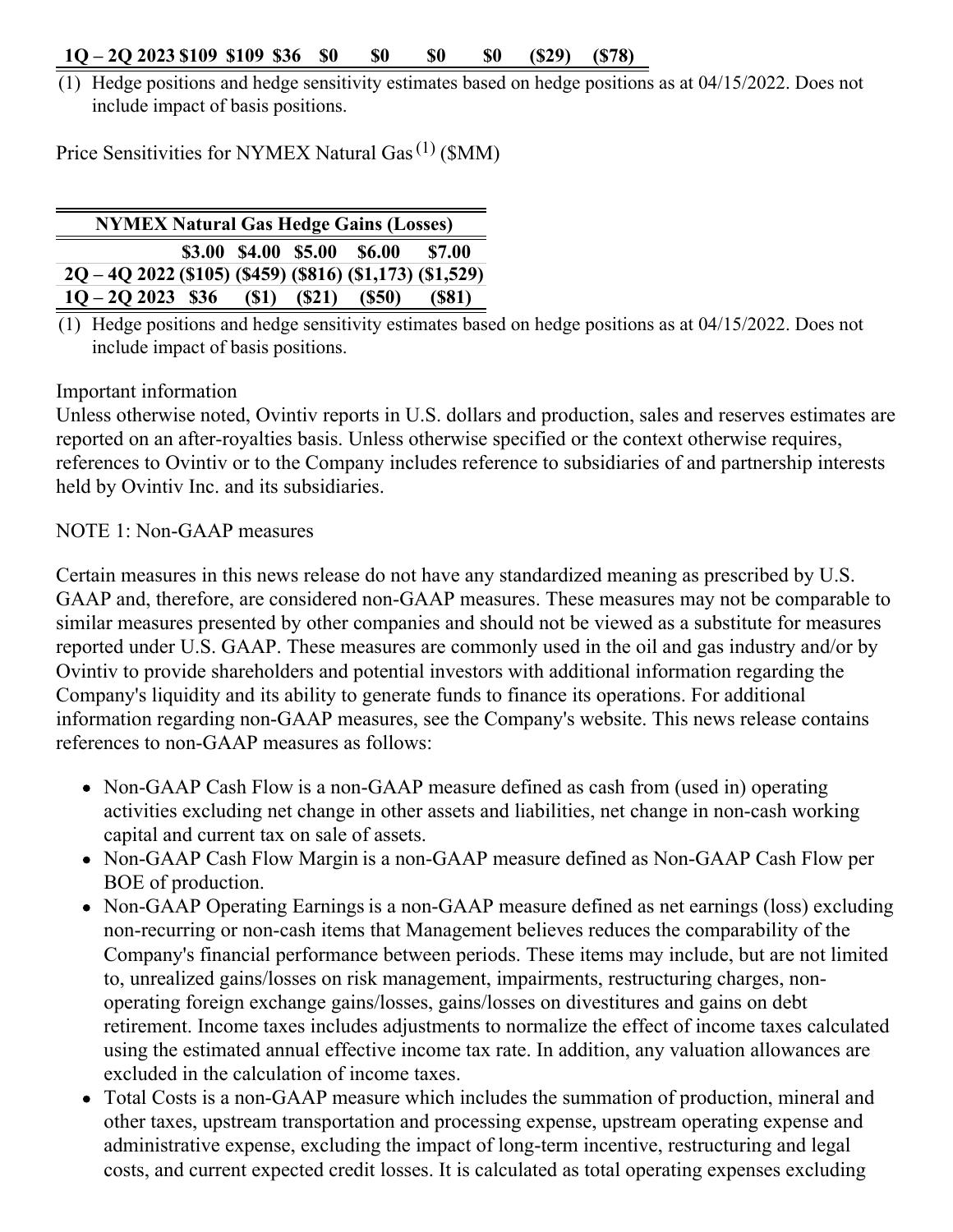non-upstream operating costs and non-cash items which include operating expenses from the Market Optimization and Corporate and Other segments, depreciation, depletion and amortization, impairments, accretion of asset retirement obligation, long-term incentive, restructuring and legal costs, and current expected credit losses. When presented on a per BOE basis, Total Costs is divided by production volumes. Management believes this measure is useful to the Company and its investors as a measure of operational efficiency across periods.

- Net Debt is defined as long-term debt, including the current portion, less cash and cash equivalents.
- Debt to Adjusted Capitalization is a non-GAAP measure which adjusts capitalization for historical ceiling test impairments that were recorded as at December 31, 2011. Management monitors Debt to Adjusted Capitalization as a proxy for the Company's financial covenant under the Credit Facilities which require debt to adjusted capitalization to be less than 60 percent. Adjusted Capitalization incudes debt, total shareholders' equity and an equity adjustment for cumulative historical ceiling test impairments recorded as at December 31, 2011 in conjunction with the Company's January 1, 2012 adoption of U.S. GAAP.

ADVISORY REGARDING OIL AND GAS INFORMATION – The conversion of natural gas volumes to barrels of oil equivalent (BOE) is on the basis of six thousand cubic feet to one barrel. BOE is based on a generic energy equivalency conversion method primarily applicable at the burner tip and does not represent economic value equivalency at the wellhead. Readers are cautioned that BOE may be misleading, particularly if used in isolation.

ADVISORY REGARDING FORWARD-LOOKING STATEMENTS – This news release contains forward-looking statements or information (collectively, "forward-looking statements") within the meaning of applicable securities legislation, including Section 27A of the Securities Act of 1933, as amended, and Section 21E of the Securities Exchange Act of 1934, as amended. All statements, except for statements of historical fact, that relate to the anticipated future activities, plans, strategies, objectives or expectations of the Company are forward-looking statements. When used in this news release, the use of words and phrases including "anticipates," "believes," "continue," "could," "estimates," "expects," "focused on," "forecast," "guidance," "intends," "maintain," "may," "opportunities," "outlook," "plans," "potential," "strategy," "targets," "will," "would" and other similar terminology is intended to identify forward-looking statements, although not all forward-looking statements contain such identifying words or phrases. Readers are cautioned against unduly relying on forward-looking statements which, by their nature, involve numerous assumptions and are subject to both known and unknown risks and uncertainties (many of which are beyond our control) that may cause such statements not to occur, or actual results to differ materially and/or adversely from those expressed or implied. These assumptions include: future commodity prices and basis differentials; the ability of the Company to access credit facilities and shelf prospectuses; future foreign exchange rates; the Company's ability to capture and maintain gains in productivity and efficiency; data contained in key modeling statistics; availability of attractive commodity or financial hedges; benefits from technology and innovation; assumed tax, royalty and regulatory regimes; expectations and projections made in light of the Company's historical experience; and the other assumptions contained herein. Risks and uncertainties that may affect the Company's financial or operating performance include: market and commodity price volatility; uncertainties, costs and risks involved in our operations, including hazards and risks incidental to both the drilling and completion of wells and the production, transportation, marketing and sale of oil, NGL and natural gas; availability of equipment, services, resources and personnel required to perform the Company's operating activities; service or material cost inflation; our ability to generate sufficient cash flow to meet our obligations and reduce debt; the